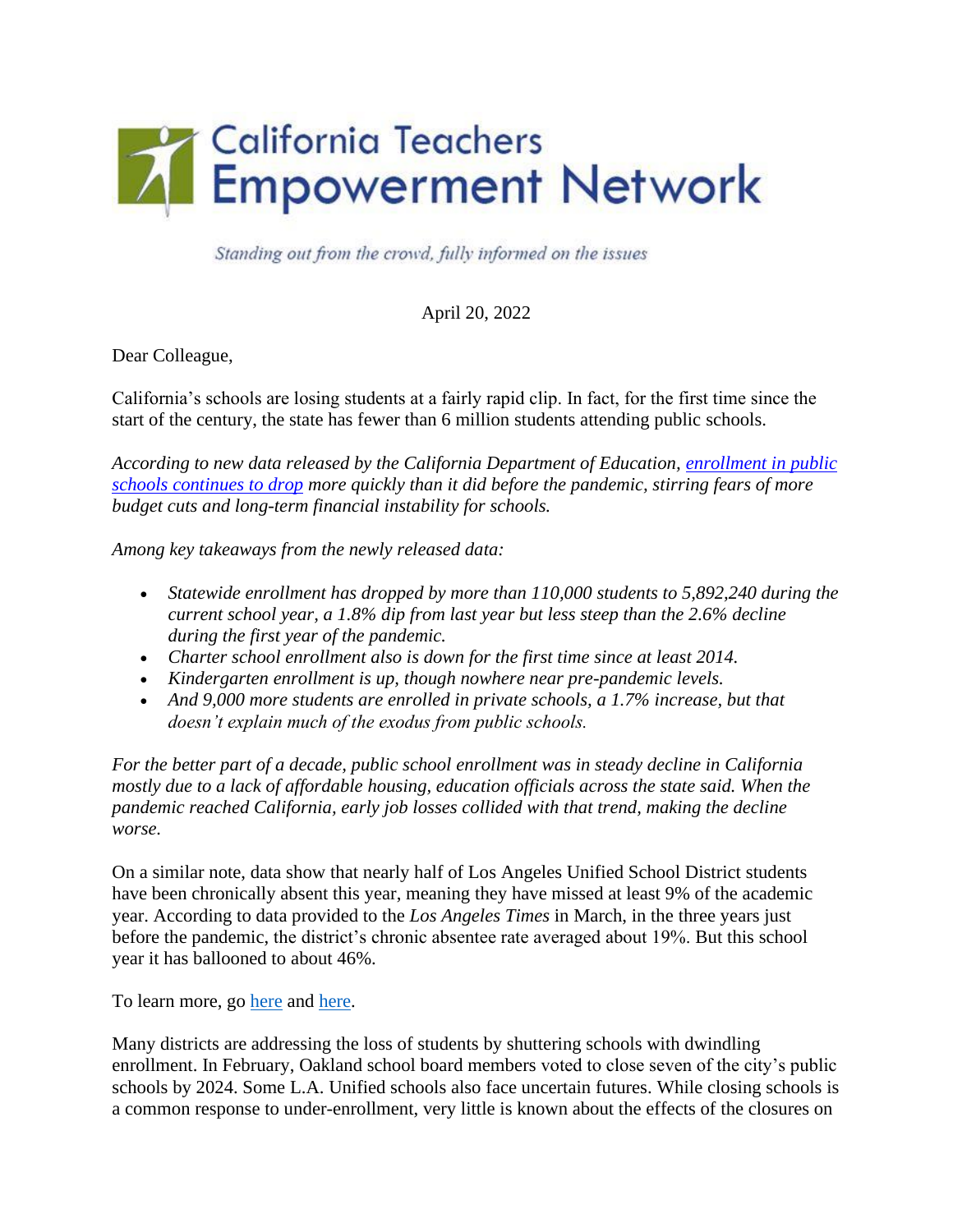nearby neighborhoods, which according to scholars are disproportionately low-income and Black. But a [study,](https://cepa.stanford.edu/sites/default/files/wp21-02-v022022.pdf) set to publish this spring, "examined every urban school closure nationwide between 2000 and 2012. It revealed that closures increased the likelihood of property values rising and more affluent households moving into Black communities, from 19 to 27%. When school closures happened in white and Latinx communities, however, researchers found no evidence of the same pattern."

*Los Angeles Times* writer Laura Newberry spoke with the study's co-authors, Francis Pearman and Danielle Marie Greene, about possible explanations for these findings.

*Affluent people moving into a previously disinvested neighborhood generally consider public schools with mostly white or Latinx students an asset, Pearman told me. Yet they're more likely to have negative associations with schools that serve large numbers of Black students. "When it comes to Black neighborhoods, affluent people do mind the neighborhood school," Pearman said of the study findings. "If you close it, it increases the likelihood that the neighborhood will be seen as a potential destination."* 

*On the other hand, when Black schools in these neighborhoods stay open, they may act as a safeguard against gentrification. "This is partly due to the fact that white, affluent households are unlikely to enroll their children at majority Black schools, regardless of their quality," Pearman said.*

*Oakland school board member Mike Hutchinson, whose 2020 election campaign revolved around ending school closures and financial mismanagement, had a blunt reaction to these findings. "[The researchers] might not use the words racism or white supremacy," he said, "but what they describe is the definition of white supremacy ideology and anti-Black racism."*

*Gentrification can also contribute to declining school enrollment, according to a 2019 study by Pearman. That's because when affluent people move into gentrifying neighborhoods, they often opt to send their kids to private or charter schools. And if the local school then closes due to under-enrollment, gentrification may intensify. It's a cyclical process, Pearman explained.*

To continue reading, go [here.](https://www.latimes.com/california/newsletter/2022-04-11/how-shuttering-schools-can-speed-up-gentrification-8-to-3)

At the same time that students are leaving California schools, student standardized test scores are plummeting.

*Math scores of California's average eighth graders on standardized tests in 2021 were in line with the knowledge and skills of fifth graders, according to [a new analysis of the state's Smarter](https://edsource.org/2022/californias-detailed-test-data-gives-it-an-advantage-for-the-road-ahead/669450)  [Balanced tests.](https://edsource.org/2022/californias-detailed-test-data-gives-it-an-advantage-for-the-road-ahead/669450)*

*The results raise doubts whether traditional strategies like summer school and tutoring can succeed in making up such a huge gap in learning.*

*The analysis, which looks at performance over time, shows that students fell behind each year incrementally even before the pandemic, starting in third grade when tests were first given.*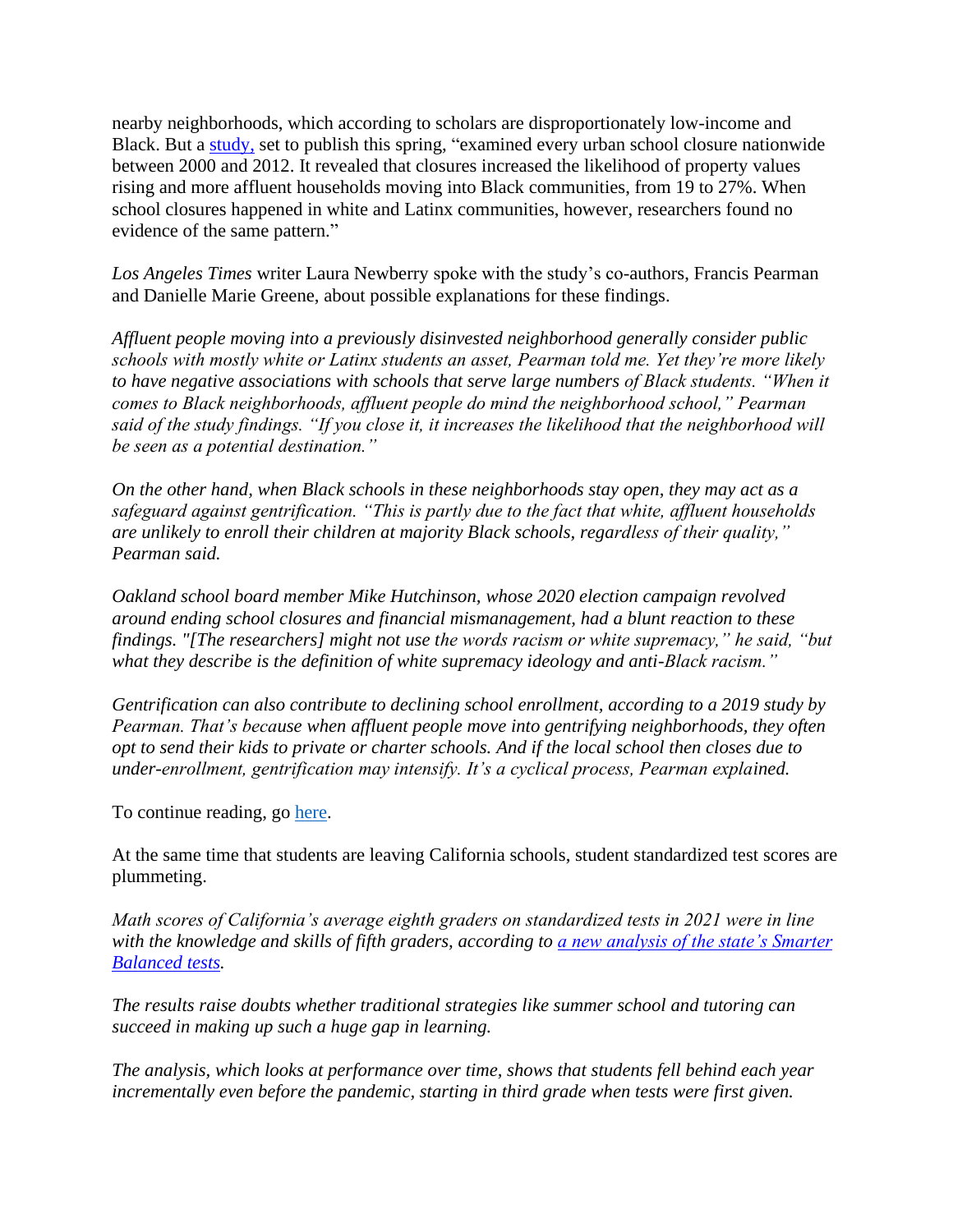*Progress completely stalled last year, when most students were in remote learning. Eighth graders overall scored at the same level that they did when they took the sixth grade test two years earlier.*

*The state canceled Smarter Balanced tests in the spring of 2020 because of the Covid pandemic, so there are no results from seventh grade for these students.*

*Progress in math builds on knowledge accumulated in previous years. Missing instruction and skills compound (sic) the challenges that elementary and middle school math teachers face moving forward after another disruptive year dealing with Covid variants.*

To read on, go [here.](https://edsource.org/2022/student-math-scores-a-five-alarm-fire-in-california/669797)

*The College Fix* reports that California is mulling diversity scores for community college employees.

*California Community Colleges has asked for comments on a plan to require professors and other employees to exhibit aptitude in skills related to "Diversity, Equity, Inclusion, and Accessibility."*

*The comment period for the proposal is open until the end of April.*

*The proposed regulation would require evaluations to consider an employee's "proficiency in diversity, equity, inclusion, and accessibility (DEIA)-related competencies that enable work with diverse communities."*

*It would also weigh these competencies and "anti-racist principles" when making tenure decisions.*

*Another section states that "[d]istrict employees must have or establish proficiency in DEIArelated performance to teach, work, or lead within California community colleges."*

*Regarding the performance of professors in the classroom, the proposal states "faculty members shall employ teaching and learning practices and curriculum that reflect DEIA and anti-racist principles."*

To continue reading, go [here.](https://www.thecollegefix.com/california-mulls-diversity-scores-for-community-college-employees/)

"Teachers union spends more on Dem causes than its own members, analysis finds," reports *Fox News*.

*A new analysis of the National Education Association's spending shows that in 2020-2021 the teachers union spent a fraction of its money on representing members and more than double that amount on political activities.*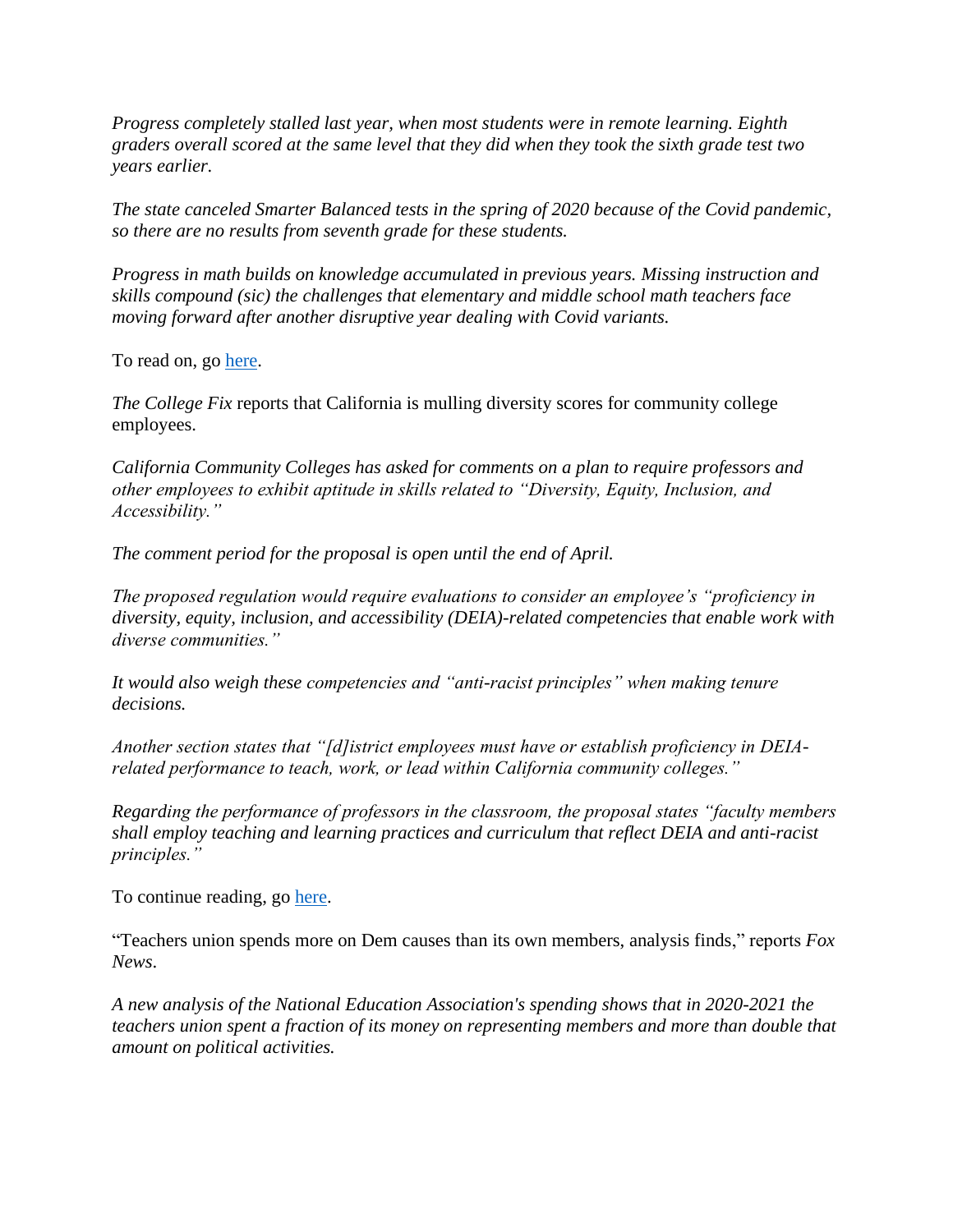*According to data compiled by Americans for Fair Treatment, 17.6% of the NEA's spending went to political activities and lobbying, with just 8.6% going to representational activity. Political activities also accounted for more spending than employee benefits, which made up 15.1% of the organization's expenditures.*

*"The NEA spent a total of \$374 million during the 2020-2021 fiscal year. A meager 9% of the union's spending was on 'representational activities,' or money that is spent directly to support its members," AFFT CEO David Osborne said in a statement. "In contrast, 18% went to political activities, while another 32% went to 'contributions, gifts, and grants,' spending that is also largely political in nature. Those numbers show where their priorities lie."*

*"The National Education Association's (NEA) political and charitable spending in 2020-2021 makes the NEA look more like a political organization than a membership organization," Americans for Fair Treatment added in its report.*

To learn more, go [here.](https://www.foxnews.com/politics/teachers-union-spending-democratic-causes-its-own-members-analysis)

On the educational freedom front, a proposed initiative for California that would have provided about \$14,000 per student for parents and guardians to select the school of their choice fell substantially short of the signatures needed to put the measure on the ballot in November. As John Fensterwald notes in *EdSource,*

*Advocates were hoping dissatisfaction with remote learning and a slow restart to schools when Covid-19 receded would fuel support. Although two previous school choice initiatives in California — to create school vouchers — failed to get more than 30% of the vote in 1994 and 2000, a [2021 poll commissioned by California Policy Center,](https://californiapolicycenter.org/wp-content/uploads/2021/06/2021-Voter-Survey-Toplines.pdf) a conservative think tank, found 54% of 800 voters surveyed said they'd support an education savings account initiative, 34% opposed and 12% were undecided.*

*"It should be an ideal year," said Lance Christensen, vice president of education policy and government affairs for the center, who helped draft the initiative. "Parents feel really handicapped and limited by their choice for kids' education and providing savings account to use for any school would have been huge blessing."*

*But internal fissures, a lack of money and bad timing doomed chances that a measure would make the ballot, let alone have the resources to counter a multi-million effort to defeat it by the California Teachers Association.*

To read on, go [here.](https://edsource.org/2022/school-choice-backers-fail-to-put-measure-on-californias-november-ballot/670078)

Also concerning school choice, "Biden rule could force charter schools to close, former education official warns."

*A former Department of Education official said a proposed regulation restricting federal funding for public charter schools could force a number of schools to close their doors.*